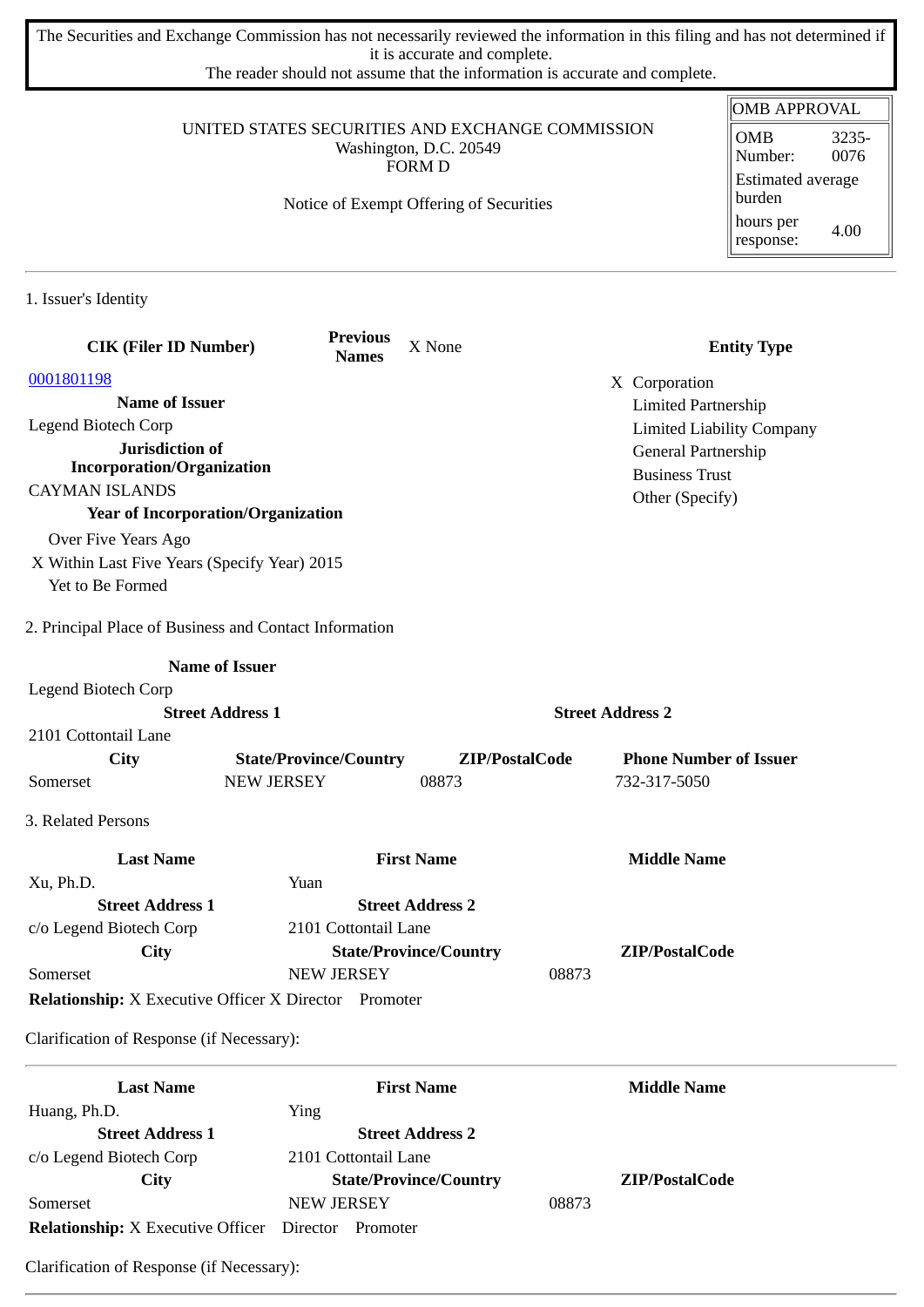**Last Name First Name Middle Name** Zhang, Ph.D. Fangliang **Street Address 1 Street Address 2** c/o Legend Biotech Corp 2101 Cottontail Lane **City State/Province/Country ZIP/PostalCode** Somerset NEW JERSEY 08873 **Relationship:** Executive Officer X Director Promoter Clarification of Response (if Necessary):

|                         | <b>Last Name</b>                                  | <b>First Name</b>             |       | <b>Middle Name</b> |
|-------------------------|---------------------------------------------------|-------------------------------|-------|--------------------|
| Wang, M.S.              |                                                   | Ye                            |       |                    |
|                         | <b>Street Address 1</b>                           | <b>Street Address 2</b>       |       |                    |
| c/o Legend Biotech Corp |                                                   | 2101 Cottontail Lane          |       |                    |
|                         | <b>City</b>                                       | <b>State/Province/Country</b> |       | ZIP/PostalCode     |
| Somerset                |                                                   | <b>NEW JERSEY</b>             | 08873 |                    |
|                         | <b>Relationship:</b> Executive Officer X Director | Promoter                      |       |                    |
|                         |                                                   |                               |       |                    |

Clarification of Response (if Necessary):

# 4. Industry Group

 Energy Conservation Environmental Services

 Oil & Gas Other Energy

5. Issuer Size

| Agriculture                                           | <b>Health Care</b>         | Retailing                 |
|-------------------------------------------------------|----------------------------|---------------------------|
| <b>Banking &amp; Financial Services</b>               | X Biotechnology            | Restaurants               |
| <b>Commercial Banking</b><br>Insurance                | <b>Health Insurance</b>    | Technology                |
| Investing                                             | Hospitals & Physicians     | Computers                 |
| <b>Investment Banking</b>                             | Pharmaceuticals            | Telecommunications        |
| Pooled Investment Fund                                | Other Health Care          | Other Technology          |
| Is the issuer registered as                           | Manufacturing              | Travel                    |
| an investment company under<br>the Investment Company | <b>Real Estate</b>         | Airlines & Airports       |
| Act of 1940?                                          | Commercial                 | Lodging & Conventions     |
| Yes<br>No.                                            | Construction               | Tourism & Travel Services |
| Other Banking & Financial Services                    | <b>REITS &amp; Finance</b> | Other Travel              |
| <b>Business Services</b>                              | <b>Residential</b>         | Other                     |
| Energy                                                | <b>Other Real Estate</b>   |                           |
| Coal Mining                                           |                            |                           |
| Electric Utilities                                    |                            |                           |

| <b>Revenue Range</b>             | <b>OR</b> | <b>Aggregate Net Asset Value Range</b> |
|----------------------------------|-----------|----------------------------------------|
| No Revenues                      |           | No Aggregate Net Asset Value           |
| $$1 - $1,000,000$                |           | $$1 - $5,000,000$                      |
| $$1,000,001 - $5,000,000$        |           | \$5,000,001 - \$25,000,000             |
| $$5,000,001 -$<br>\$25,000,000   |           | \$25,000,001 - \$50,000,000            |
| $$25,000,001 -$<br>\$100,000,000 |           | \$50,000,001 - \$100,000,000           |
| Over \$100,000,000               |           | Over \$100,000,000                     |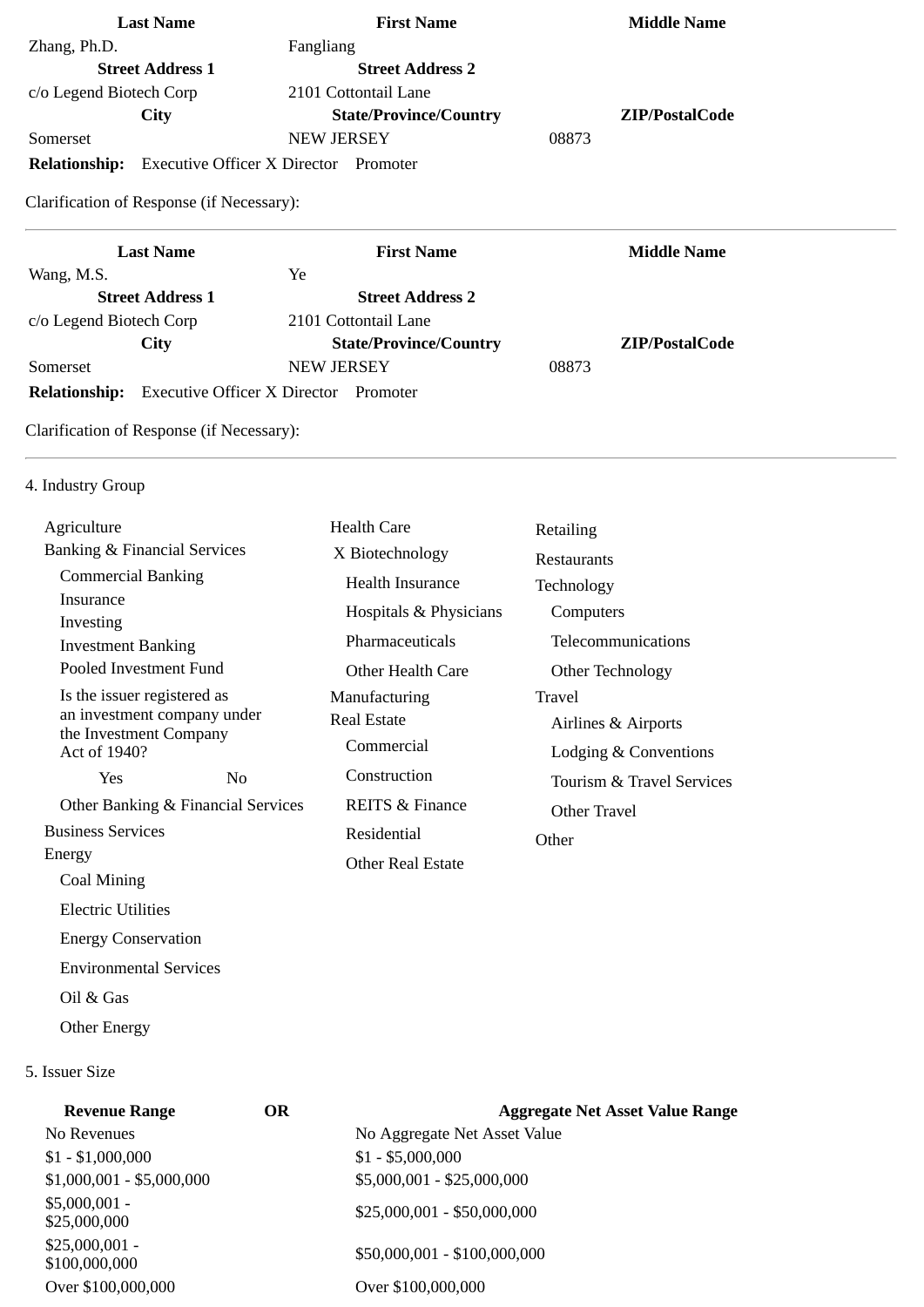| X Decline to Disclose | Decline to Disclose |
|-----------------------|---------------------|
| Not Applicable        | Not Applicable      |

# 6. Federal Exemption(s) and Exclusion(s) Claimed (select all that apply)

|                                           |                   | Investment Company Act Section 3(c) |  |  |
|-------------------------------------------|-------------------|-------------------------------------|--|--|
| Rule $504(b)(1)$ (not (i), (ii) or (iii)) | Section $3(c)(1)$ | Section $3(c)(9)$                   |  |  |
| Rule 504 (b) $(1)(i)$                     | Section $3(c)(2)$ | Section $3(c)(10)$                  |  |  |
| Rule 504 (b) $(1)(ii)$                    | Section $3(c)(3)$ | Section $3(c)(11)$                  |  |  |
| Rule 504 (b)(1)(iii)<br>$X$ Rule 506(b)   | Section $3(c)(4)$ | Section $3(c)(12)$                  |  |  |
| Rule $506(c)$                             | Section $3(c)(5)$ | Section $3(c)(13)$                  |  |  |
| Securities Act Section 4(a)(5)            | Section $3(c)(6)$ | Section $3(c)(14)$                  |  |  |
|                                           | Section $3(c)(7)$ |                                     |  |  |
|                                           |                   |                                     |  |  |

## 7. Type of Filing

|           | X New Notice Date of First Sale 2020-03-30 First Sale Yet to Occur |  |
|-----------|--------------------------------------------------------------------|--|
| Amendment |                                                                    |  |

8. Duration of Offering

Does the Issuer intend this offering to last more than one year? Yes X No

9. Type(s) of Securities Offered (select all that apply)

| X Equity                                                                                       | Pooled Investment Fund Interests   |
|------------------------------------------------------------------------------------------------|------------------------------------|
| Debt                                                                                           | Tenant-in-Common Securities        |
| Option, Warrant or Other Right to Acquire Another Security                                     | <b>Mineral Property Securities</b> |
| Security to be Acquired Upon Exercise of Option, Warrant or<br>Other Right to Acquire Security | Other (describe)                   |

10. Business Combination Transaction

Is this offering being made in connection with a business combination transaction, such Is this offering being made in connection with a business combination transaction, such Yes X No<br>as a merger, acquisition or exchange offer?

Clarification of Response (if Necessary):

11. Minimum Investment

Minimum investment accepted from any outside investor \$0 USD

12. Sales Compensation

| Recipient                                                                                                   |                      | Recipient CRD Number X None                 |                    |
|-------------------------------------------------------------------------------------------------------------|----------------------|---------------------------------------------|--------------------|
| (Associated) Broker or Dealer X None                                                                        |                      | (Associated) Broker or Dealer CRD<br>Number | X None             |
| <b>Street Address 1</b>                                                                                     |                      | <b>Street Address 2</b>                     |                    |
| City                                                                                                        |                      | State/Province/Country                      | ZIP/Postal<br>Code |
| State(s) of Solicitation (select all that apply)<br>Check "All States" or check individual<br><b>States</b> | All<br><b>States</b> | Foreign/non-US                              |                    |

13. Offering and Sales Amounts

| <b>Total Offering Amount</b> | $$160,450,000$ USD or | Indefinite |
|------------------------------|-----------------------|------------|
| Total Amount Sold            | \$150,450,000 USD     |            |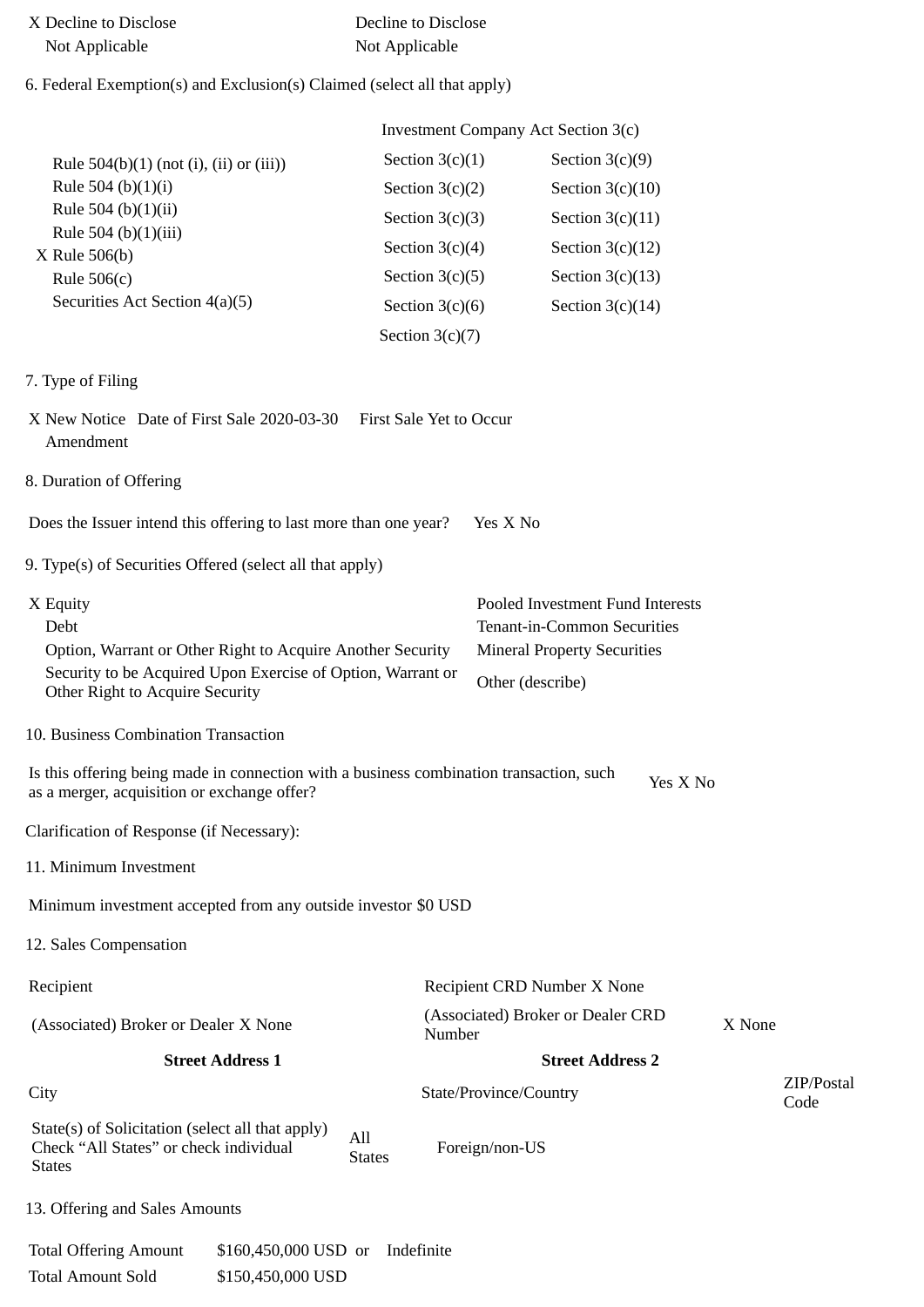Total Remaining to be Sold \$10,000,000 USD or Indefinite

Clarification of Response (if Necessary):

## 14. Investors

Select if securities in the offering have been or may be sold to persons who do not qualify as accredited investors, and enter the number of such non-accredited investors who already have invested in the offering. Regardless of whether securities in the offering have been or may be sold to persons who do not qualify as accredited investors, enter the total number of investors who already have invested in the offering:

8

15. Sales Commissions & Finder's Fees Expenses

Provide separately the amounts of sales commissions and finders fees expenses, if any. If the amount of an expenditure is not known, provide an estimate and check the box next to the amount.

| <b>Sales Commissions</b> | \$0 USD Estimate |
|--------------------------|------------------|
| Finders' Fees            | \$0 USD Estimate |

Clarification of Response (if Necessary):

16. Use of Proceeds

Provide the amount of the gross proceeds of the offering that has been or is proposed to be used for payments to any of the persons required to be named as executive officers, directors or promoters in response to Item 3 above. If the amount is unknown, provide an estimate and check the box next to the amount.

# \$0 USD Estimate

Clarification of Response (if Necessary):

Signature and Submission

Please verify the information you have entered and review the Terms of Submission below before signing and clicking SUBMIT below to file this notice.

# Terms of Submission

In submitting this notice, each issuer named above is:

- Notifying the SEC and/or each State in which this notice is filed of the offering of securities described and undertaking to furnish them, upon written request, in the accordance with applicable law, the information furnished to offerees.\*
- Irrevocably appointing each of the Secretary of the SEC and, the Securities Administrator or other legally designated officer of the State in which the issuer maintains its principal place of business and any State in which this notice is filed, as its agents for service of process, and agreeing that these persons may accept service on its behalf, of any notice, process or pleading, and further agreeing that such service may be made by registered or certified mail, in any Federal or state action, administrative proceeding, or arbitration brought against the issuer in any place subject to the jurisdiction of the United States, if the action, proceeding or arbitration (a) arises out of any activity in connection with the offering of securities that is the subject of this notice, and (b) is founded, directly or indirectly, upon the provisions of: (i) the Securities Act of 1933, the Securities Exchange Act of 1934, the Trust Indenture Act of 1939, the Investment Company Act of 1940, or the Investment Advisers Act of 1940, or any rule or regulation under any of these statutes, or (ii) the laws of the State in which the issuer maintains its principal place of business or any State in which this notice is filed.
- Certifying that, if the issuer is claiming a Regulation D exemption for the offering, the issuer is not disqualified from relying on Rule 504 or Rule 506 for one of the reasons stated in Rule 504(b)(3) or Rule 506(d).

Each Issuer identified above has read this notice, knows the contents to be true, and has duly caused this notice to be signed on its behalf by the undersigned duly authorized person.

For signature, type in the signer's name or other letters or characters adopted or authorized as the signer's signature.

| Issuer                                              | Signature                         | .<br>Name of Signer              | <b>Title</b> | Date              |
|-----------------------------------------------------|-----------------------------------|----------------------------------|--------------|-------------------|
| . .<br>$\mathbf{r}$<br>-Biotech -<br>∥Legend<br>COP | $ -$<br>II/s.<br>.<br>Yuan<br>_∧u | .<br>Dh.<br>Xu,<br>Yuan<br>′II.D | $ {\rm CEC}$ | $ 2020 - 04 - 07$ |